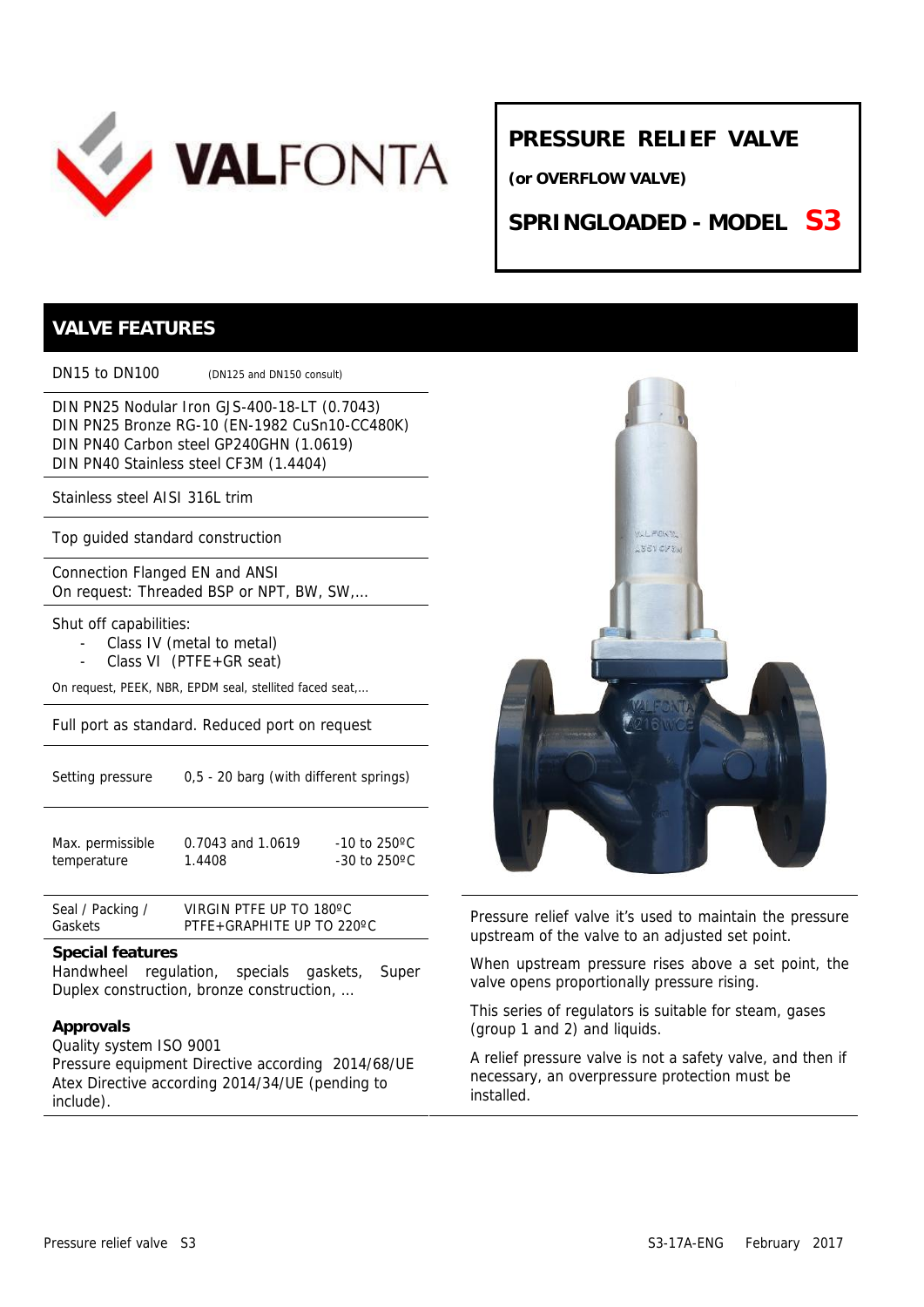

|                    | PRESSURE - TEMPERATURE RATINGS                  | (according to $EN125\overline{16-1}$ and EN 1092-2) |                 |           |    |     |     |     |     |     |     |
|--------------------|-------------------------------------------------|-----------------------------------------------------|-----------------|-----------|----|-----|-----|-----|-----|-----|-----|
| Nominal Pressure   | Body material                                   | <b>Services</b><br>temp.                            | $\rm ^{\circ}C$ | $-10^{-}$ | 50 | 100 | 150 | 200 | 250 | 300 | 350 |
| PN25 - Class 150   | Nodular Iron (0.7043)<br>EN-GJS-400-18          |                                                     | bar             | 25        | 25 | 25  | 24  | 23  | 21  | 20  | 17  |
| $PN40 - Class 300$ | Carbon steel GP240GH<br>(1.0619)                | Working<br>pressure                                 | bar             | 40        | 40 | 36  | 35  | 34  | 33  | 30  | 29  |
| $PN40 - Class 300$ | Stainless steel A351<br>CF3M (AISI 316L-1.4404) |                                                     | bar             | 40        | 38 | 33  | 30  | 28  | 26  | 25  | 24  |

|                | Description              | Material                             |     | Description                 | Material                      |  |  |
|----------------|--------------------------|--------------------------------------|-----|-----------------------------|-------------------------------|--|--|
|                |                          | Nodular Iron GGG40.3<br>(1)          | 19  | Regulation stem B           | Stainless steel A2-70         |  |  |
| 1              | Body                     | Carbon steel WCB<br>(1)              | 20  | Up support Spring           | Zinc plated steel 1.1191      |  |  |
|                |                          | Stainless steel A351 CF3M (316L) (2) | 21  | Flat gasket                 | <b>PTFE</b>                   |  |  |
| $\overline{2}$ | Seat                     | Stainless steel AISI 316L            | 22  | O-ring                      | FKM (or NBR, EPDM)            |  |  |
| 3              | Guide                    | Stainless steel AISI 316L            | 23  | <b>Bonnet</b>               | Stainless steel AISI 316L     |  |  |
|                |                          | PTFE+Graphite / SS AISI 316L         |     |                             | Zinc plated steel 8.8 (1)     |  |  |
| $\overline{4}$ | Seal                     | Or EPDM, NBR, FKM, PEEK,             | 24  | Washer                      | Stainless steel A2-70 (2)     |  |  |
| 5              | Support seal             | Stainless steel AISI 316L            | 25  | Isolation gasket            | PTFE+GR+SS302                 |  |  |
| 6              | <b>Stem</b>              | Stainless steel AISI 316L            | 26  | Stem guide                  | Bronze / SS316L+Ni            |  |  |
| $\overline{7}$ | <b>Bolts</b>             | Zinc plated steel 8.8 (1)            | 27  | <b>Block Pin</b>            | $A2-70$                       |  |  |
|                |                          | Stainless steel A2-70 (2)            | 28  | Nut                         | A2-70                         |  |  |
| 8              | O-ring                   | FKM (or NBR, EPDM)                   |     |                             |                               |  |  |
| 9              | Spring cover             | Stainless steel A351 CF3M (316L) (2) |     |                             |                               |  |  |
| 10             | <b>Regulation Spring</b> | Spring steel painted                 | 110 | Handwheel                   | Steel painted                 |  |  |
| 11             | Down support Spring      | Zinc plated steel 1.1191             | 111 | <b>Bolt</b>                 | A2-70                         |  |  |
| 12             | Bearing                  | PTFE+GR                              | 112 | Washer                      | A2-70                         |  |  |
| 13             | Regulation stem A        | Stainless steel AISI 316L            | 113 | <b>Regulation stem A</b>    | Stainless steel AISI 316L     |  |  |
| 14             | Washer                   | $A2-70$                              | 114 | Washer                      | <b>PTFE</b>                   |  |  |
| 15             | Cover cap                | Zinc plated steel 1.1191 (1)         | 115 | Cover cap                   | Zinc plated steel 1.1191 (1)  |  |  |
|                |                          | Stainless steel AISI 316L (2)        |     |                             | Stainless steel AISI 316L (2) |  |  |
| 16             | O-ring                   | FKM (or NBR, EPDM, PTFE)             | 116 | <b>Isolation gasket</b>     | PTFE+GR+SS302                 |  |  |
| 17             | O-ring                   | FKM (or NBR, EPDM)                   |     |                             |                               |  |  |
| 18             | <b>Block Pin</b>         | <b>Steel</b>                         |     |                             |                               |  |  |
|                |                          |                                      |     |                             |                               |  |  |
|                | Recommended spare parts  |                                      |     | <b>HANDWHEEL COMPONENTS</b> |                               |  |  |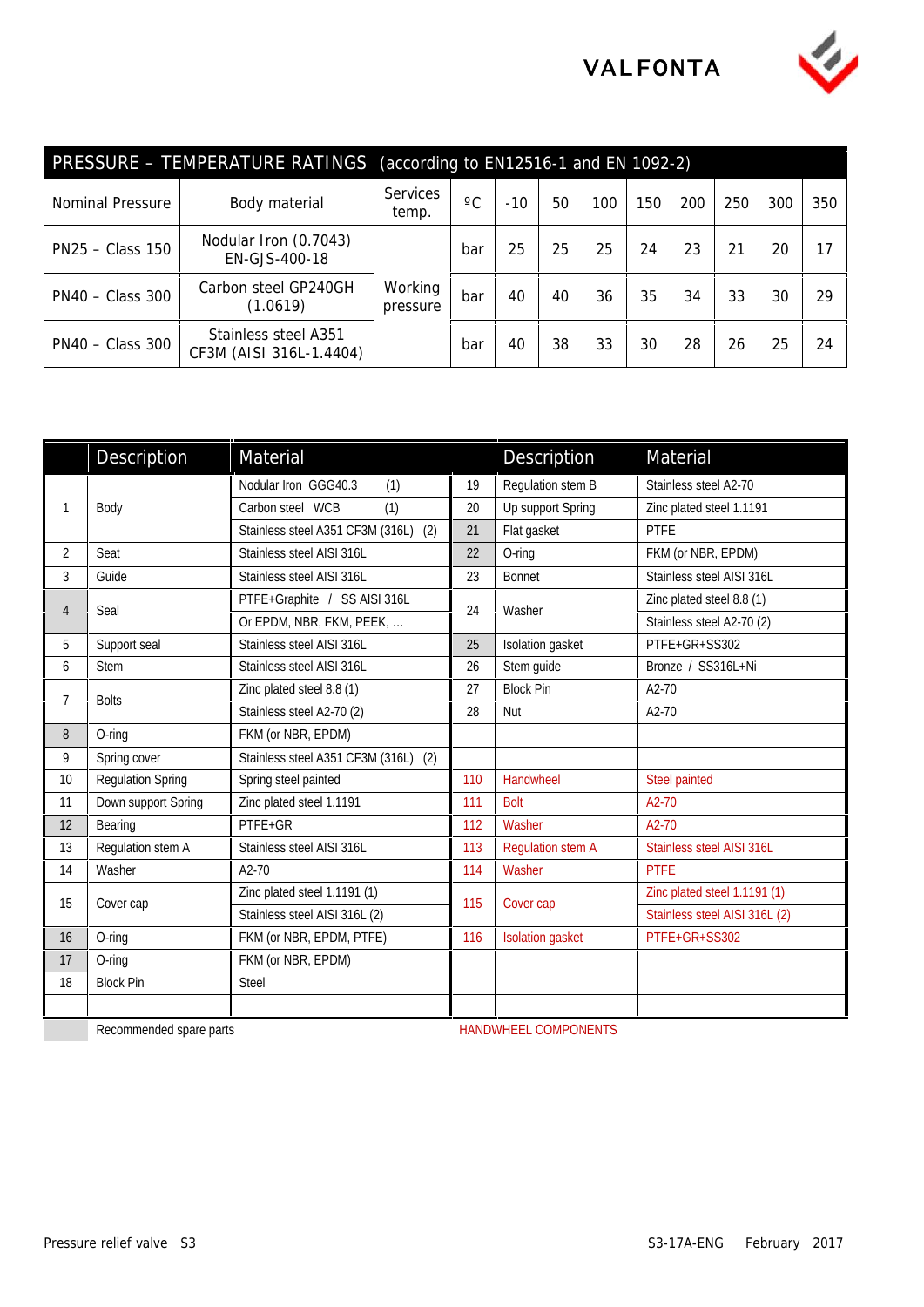

**VALFONTA**

# **VALVE PARTS**

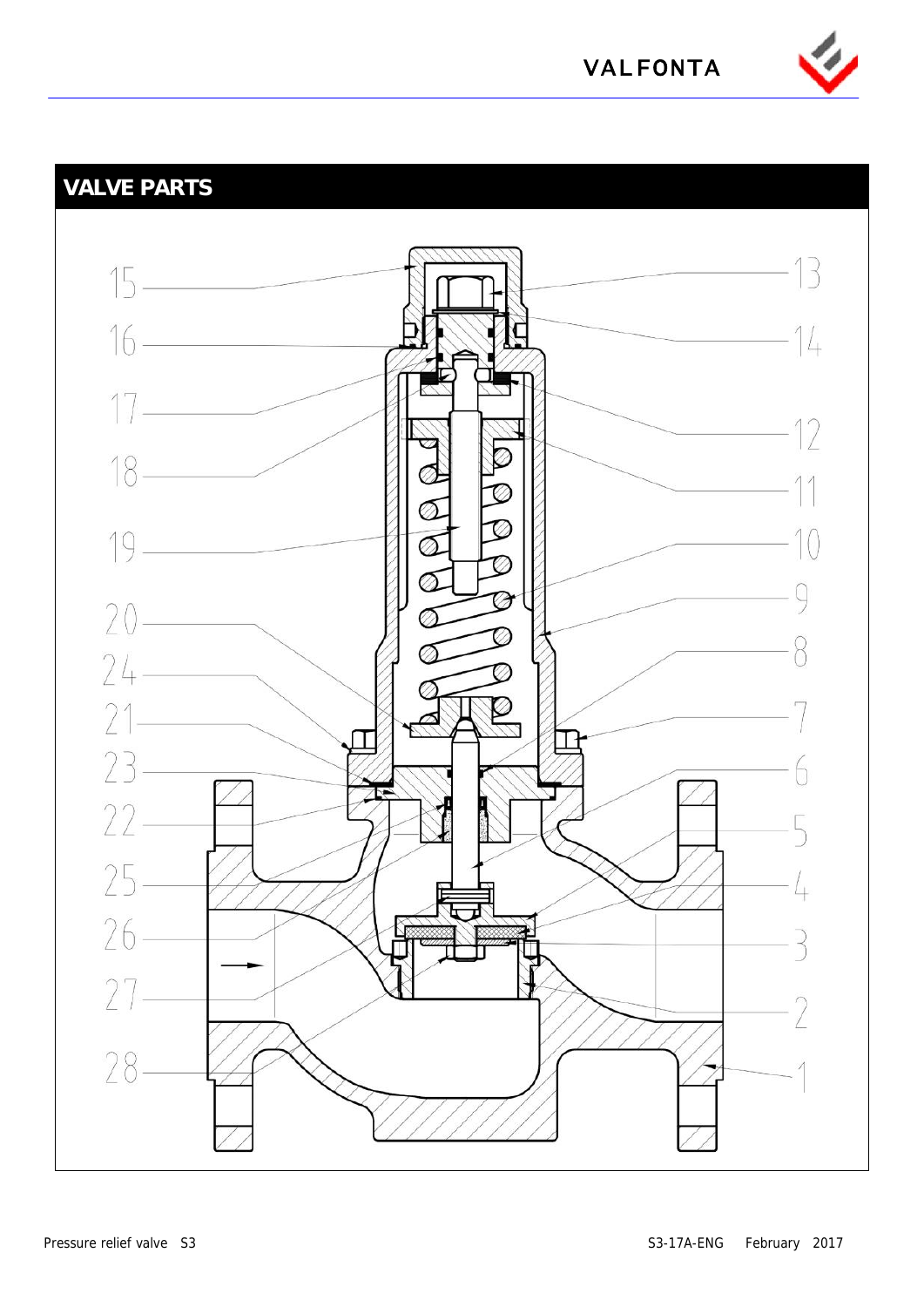

# **VALFONTA**

# HANDWHEEL OPTION 111  $112 114 -$ 110 13 115  $116 -$

| VALVE DIMENSIONS, WEIGHT AND Kv VALUES |                     |     |     |              |      |              |               |               |                 |                 |
|----------------------------------------|---------------------|-----|-----|--------------|------|--------------|---------------|---------------|-----------------|-----------------|
| DN                                     |                     | 15  | 20  | 25           | 32   | 40           | 50            | 65            | 80              | 100             |
| Kv                                     | (m <sup>3</sup> /h) | 3.5 | 5   | 9            | 15   | 22           | 35            | 60            | 85              | 130             |
| Cv                                     | (gpm)               | 4   | 5.8 | 10.4         | 17.5 | 25           | 41            | 70            | 100             | 152             |
| $(EN 558-1)$<br>A                      | (mm)                | 130 | 150 | 160          | 180  | 200          | 230           | 290           | 310             | 350             |
| <b>ANSI150</b><br>A                    | (mm)<br>(inches)    |     |     | 184<br>7,25" |      | 222<br>8,75" | 254<br>10"    | 276<br>10,86" | 298.5<br>11,75" | 352.5<br>13,88" |
| <b>ANS1300</b><br>A                    | (mm)<br>(inches)    |     |     | 197<br>7,76" |      | 235<br>9,25" | 267<br>10,51" | 292<br>11,5"  | 317.5<br>12,50" | 368<br>14,49"   |
| L<br>(sealing cap)                     | (mm)                | 260 | 260 | 267          | 267  | 321          | 321           | 450           | 450             | 520             |
| (Handwheel)<br>L                       | (mm)                |     |     |              |      |              |               |               |                 |                 |
| Weight                                 | (kg)                | 10  | 10  | 12           | 13   | 16           | 18            | 30            | 40              | 50              |

Available under request